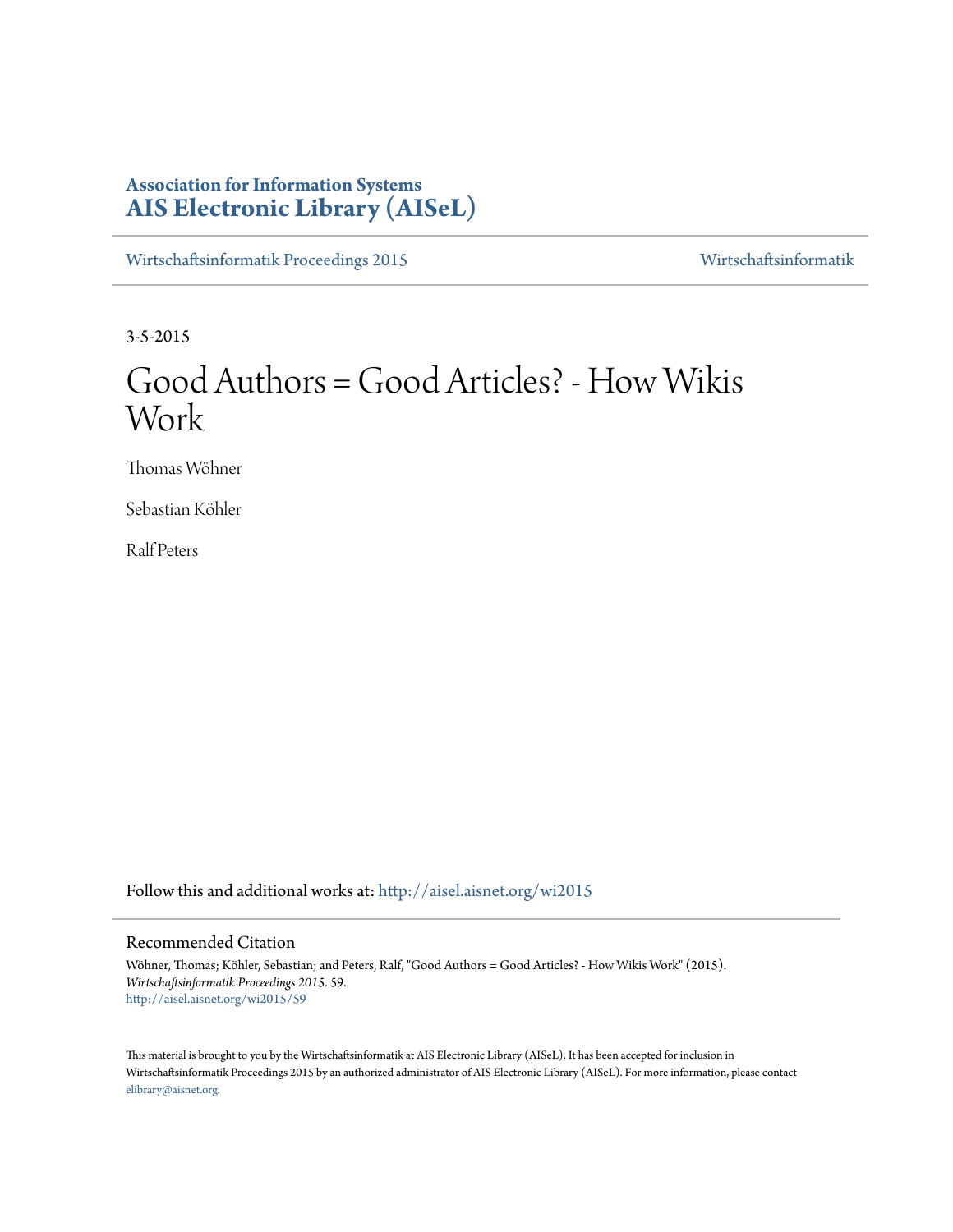# **Good Authors = Good Articles? – How Wikis Work**

Thomas Wöhner, Sebastian Köhler, Ralf Peters

Martin-Luther-Universität Halle-Wittenberg, 06099 Halle (Saale) {thomas.woehner,sebastian.koehler,ralf.peters}@wiwi.uni-halle.de

**Abstract.** Wikis are websites to develop content collaboratively. The question arises to what extent the reputation of participants influences the quality of wiki sites. We analyze the impact of author reputation using the example of Wikipedia. We extend previous research by considering a set of different reputation metrics and a new model for aggregating reputation values. Since anonymous authors tend to have a lower reputation, we also quantify the level of participation of anonymous authors as an indicator for the reputation of the crowd. Our analysis finds out that reputation matters, but strongly depends on the used reputation metric and therefore on the corresponding author characteristics. The study shows that the experience of authors in the development of high-quality articles is highly relevant whereas the number of edits and the quality of contributions are of lower importance. Finally, our investigation proves the open editing model and the self-healing mechanism of wikis.

**Keywords:** Wiki, Quality, Reputation, Wisdom of the Crowd

#### **1 Introduction**

Since the collapse of the dot-com bubble in the year 2000 Web 2.0 has been becoming increasingly popular. The main characteristic of this specific part of the World Wide Web is the particular importance of user-generated content and user interaction [1]. Typical types of Web 2.0 applications are social network sites, wikis, blogs, and photo- and video-sharing portals [1]. The relevance of Web 2.0 can be seen in the user statistics of the World Wide Web. Thus, four (Facebook, YouTube, Wikipedia and Twitter) of the ten worldwide most visited websites belong to Web 2.0 [2].

An important factor of success of Web 2.0 is the so called wisdom of the crowd. This term refers to the phenomenon that under particular conditions a group of people is able to reach better decisions than individual experts. The reason for this phenomenon is the aggregation of different skills and knowledge [3]. Since Web 2.0 applications involve a high number of users to create content, the wisdom of the crowd is particularly relevant.

This paper focuses on wikis as a very popular Web 2.0 application. Wikis are websites that allow viewers to edit content directly within the web browser. In comparison to HTML, Wiki syntax is less complex, so that users are able to contribute to wiki sites without having high technical knowledge [4]. The most famous wiki is the free online-encyclopedia Wikipedia. Wikipedia consists of more than 32 million articles

<sup>12&</sup>lt;sup>th</sup> International Conference on Wirtschaftsinformatik,

March 4-6 2015, Osnabrück, Germany

Wöhner, T.; Köhler, S.; Peters, R. (2015): Good Authors = Good Articles? - How Wikis Work, in: Thomas. O.; Teuteberg, F. (Hrsg.): Proceedings der 12. Internationalen Tagung Wirtschaftsinformatik (WI 2015), Osnabrück, S. 872-886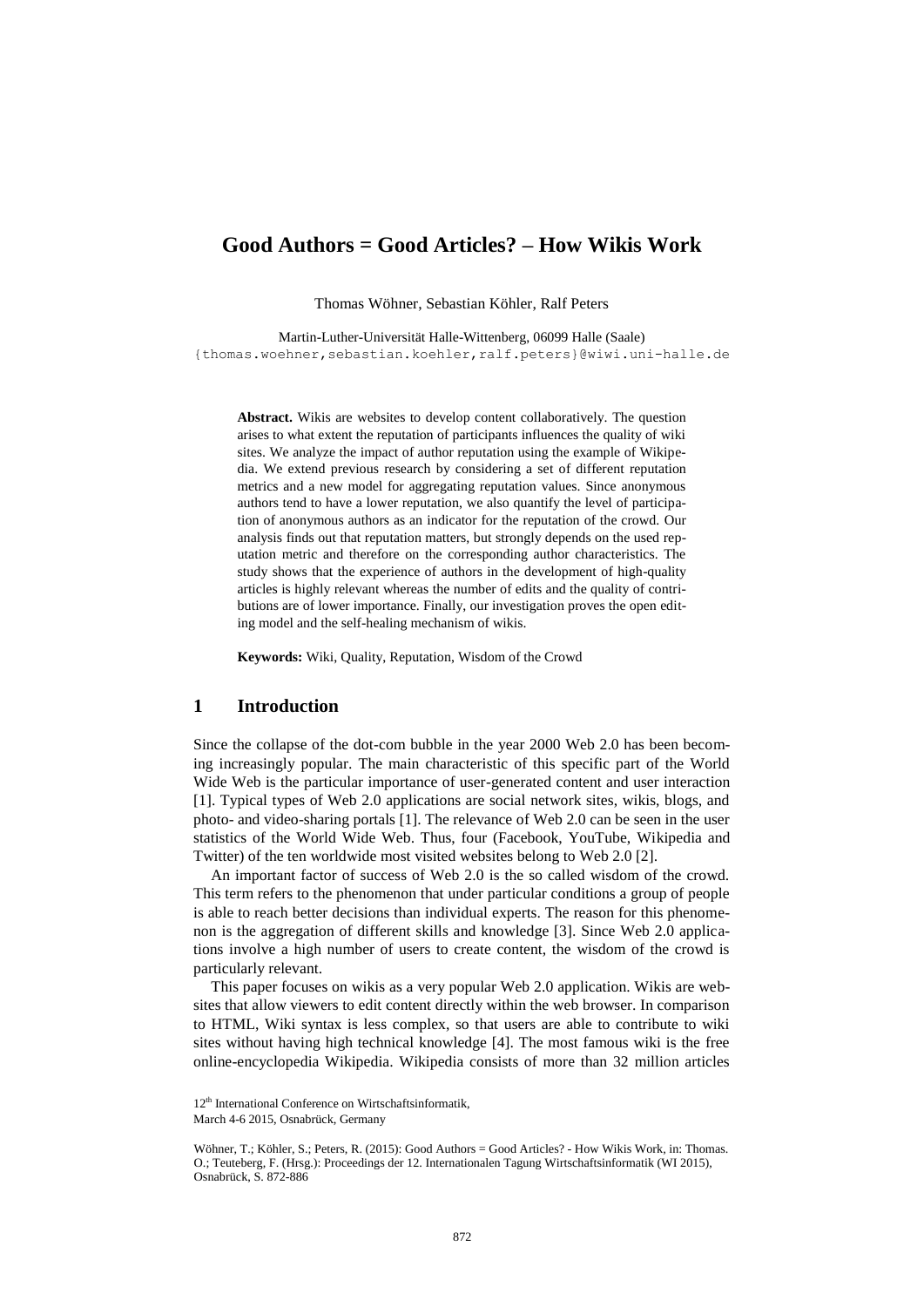worldwide in 287 different languages. The largest Wikipedia is the English version with about 4.5 million articles followed by the Swedish, Dutch and the German Wikipedia each with about 1.8 million articles [5]. The entire Wikipedia attracts about 500 million unique visitors monthly as of March 2014 [6]. Due to the high popularity and the large amount of data, Wikipedia is a particularly suitable example to investigate user behavior in wikis. For this reason, similar to most of the previous research on wikis, our study also focuses on Wikipedia.

Despite the high relevance, the phenomenon of the wisdom of the crowd in wikis is not yet explored fully. It is still unexplained which characteristics of the crowd lead to a high content quality. Some research has investigated the impact of the number of authors on the quality [7–9]. The studies show that with an increasing number of authors the quality grows. However, the impact of the reputation of authors is poorly understood and only one initial study was published by Stein and Hess [10].

In this paper, we extend the previous research and investigate the relevance of author reputation for the wisdom of the crowd in more detail. In our study, we apply a set of different reputation metrics to evaluate which editing patterns lead to a high quality of articles. The analysis helps to understand the editing process in wikis more detailed. Indeed, some publications [11, 12] discuss approaches that use author reputation to assess the quality of articles, although it has not been fully explored how reputation matters. These publications [11, 12] do not specify any applicable reputation metrics for the quality assessment. This research gap is addressed by our analysis.

The paper is structured as follows. Chapter 2 describes the related work and details present research gaps. Chapter 3 explains the metrics we use for reputation assessment and introduces models to compute aggregated reputation values of a given article. Chapter 4 describes our evaluation method and discusses the results of the study in detail. The paper concludes with a summary and an outlook on future research directions.

# **2 Related Work**

Relating to the present research question, there are two relevant research directions: research on reputation assessment in wikis and research on the phenomenon of the wisdom of the crowd.

Research on reputation assessment provides metrics to assess the reputation of Wikipedia authors automatically. The approaches introduced by Adler and Alfaro [13] and Javanmardi et al. [14] are based on the quality of the authors' contributions which is measured by their persistence. It is assumed that a long lifetime of contributions indicates the acceptance of the edits within the Wikipedia community. Wöhner et al. [15] analyze a set of seven reputation metrics and evaluate their performance.

Besides the research work that focuses on reputation assessment, some studies on the editing process in Wikipedia also consider the reputation of authors and, in doing so, they provide metrics for reputation assessment. In this context, the participation in the development of featured articles [10], the participation in discussions on talk pag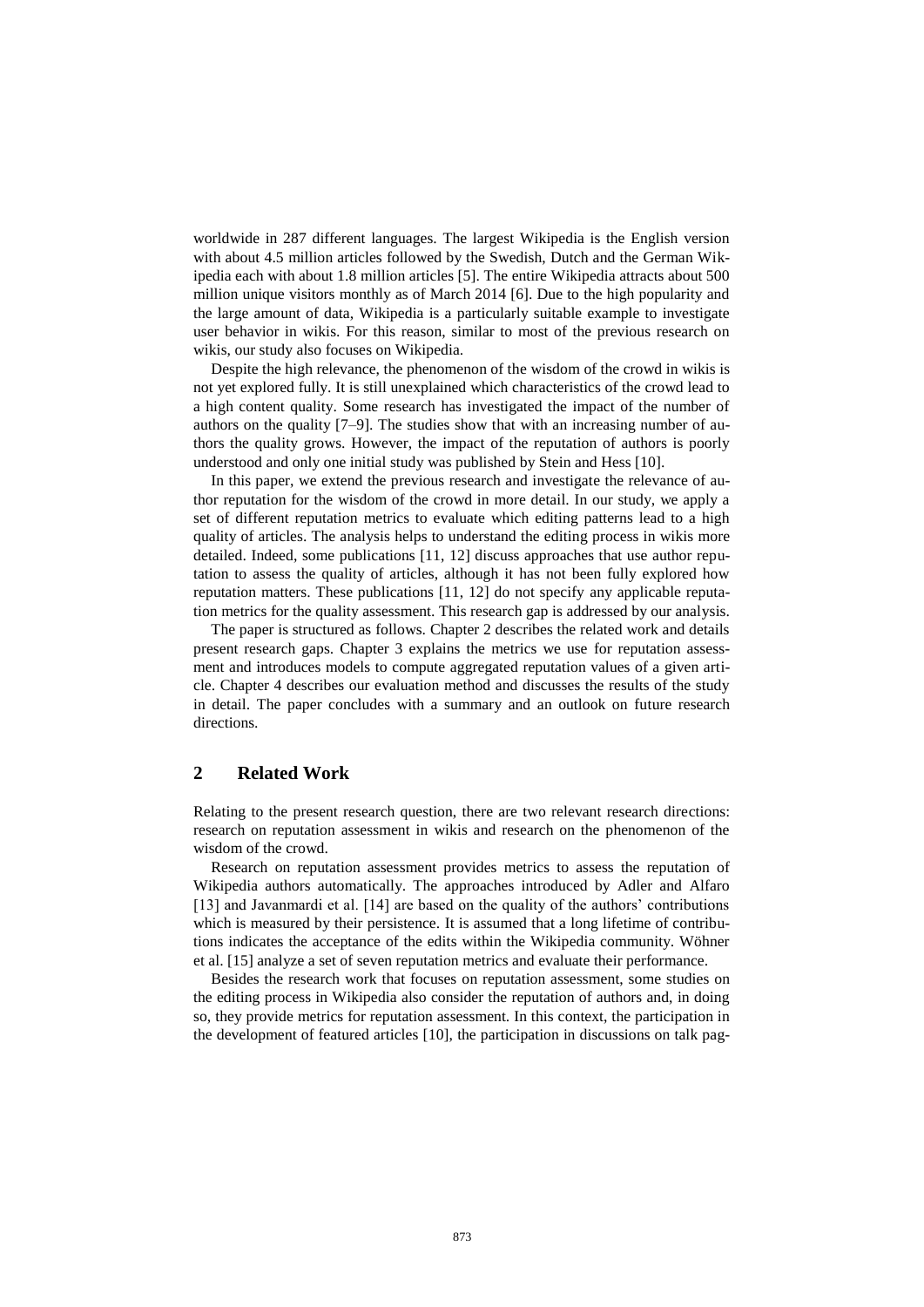es [16, 17] as well as the experience of authors [16] are suggested as features to assess the author reputation.

Regarding the wisdom of the crowd, the first publication was published by Galton [18]. The paper describes an experiment in which a crowd of laymen estimates the weight of an ox. The results of the study show that on average the crowd could assess the weight more precisely than individual experts like butchers or cattle-dealers. [3] introduces the term of the wisdom of the crowd and investigates the decision types and criteria required to benefit from that phenomenon. The main criteria are diversity and independence of people, decentralized decision making and suitable aggregation of individual decisions. Wikipedia meets the criteria that have been defined by Surowiecki [3], but the quality of Wikipedia articles differs considerably. So the question arises how the composition of the crowd influences the wisdom of the crowd.

A large number of research papers focus on the quality of Wikipedia articles [8, 9, 11, 12, 19–23]. Some of these papers provide first findings related to the phenomenon of the wisdom of the crowd in wikis. Thus, [8, 23] as well as [9] prove that with an increasing number of authors or edits the quality of articles tends to grow. This connection can be explained by the aggregation of different knowledge and various skills.

The most related work to ours is the study of Stein and Hess [10] in which the relation between the reputation of authors and the article quality has initially been investigated. The study concludes that reputation matters for the article quality. However, as the main limitation, [10] build their reputation assessment only on the participation of authors in the development of featured articles. The study was published in an early stage of Wikipedia research, so that recently introduced reputation metrics could not be applied and it is unknown in how far these metrics are relevant for the article quality. Furthermore, Stein and Hess [10] only focus on registered authors and disregard anonymous contributions. Finally, their findings are based on a simple comparison of means of reputation scores for high-quality and low-quality articles. Concluding from these issues, the impact of reputation on the wisdom of the crowd is not fully understood.

Considering the research gaps discussed above, in this paper we extend the previous research in three ways. Firstly, we apply a set of different reputation metrics from recent research. Secondly, since anonymous authors tend to have a low reputation [15], we also investigate the participation of anonymous authors to determine the impact of reputation. Finally, instead of a simple comparison of mean values, we introduce and use a new model to aggregate the reputation values of registered authors of a given article. This model weights the authors according to their impact on the article. For the statistical analysis we employ a logistic regression and calculate the effect sizes by means of Cohen's d.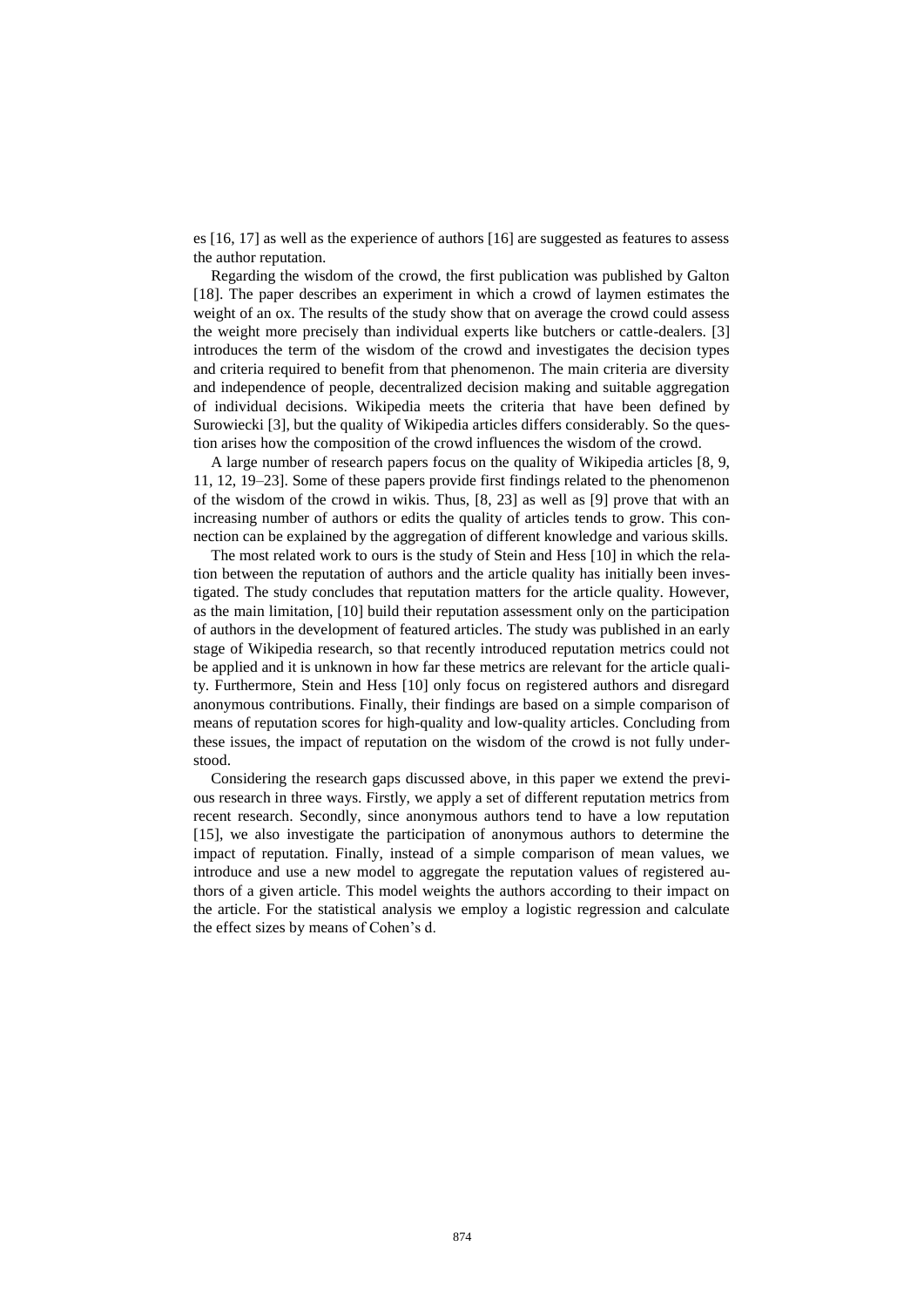#### **3 Reputation Assessment**

In this section, we describe the reputation metrics being used in our analysis. Subsequently, we present our models to aggregate the reputation values of authors of a given article. Finally, the section introduces our new metrics to measure the level of participation of anonymous authors.

#### **3.1 Reputation Metrics**

Common reputation metrics differ in the considered editing patterns that represent a high reputation. The following three main sources of author reputation can be distinguished: the quality of contributions, the participation in the development of highquality articles and the experience of the author. To provide a comprehensive analysis, our chosen set of reputation metrics comprises metrics from each category.

Reputation metrics based on the quality of contributions are published in [13], [14] and [15]. Since the computation is less complex in comparison to the other approaches, we choose the efficiency  $R^{\text{eff}}$  from Wöhner et al. [15]. For the calculation of  $R^{\text{eff}}$ , persistent and transient contributions are distinguished. Persistent contributions survive a time period of at least 14 days and are therefore assessed to be of high quality. Transient contributions are discarded within 14 days and thus judged as low-quality contributions. The threshold of 14 days was determined empirically [15]. Based on the definition of persistent and transient contributions, the efficiency  $R^{eff}$  is calculated as follows:

$$
R^{eff} = \frac{A^{pc}}{A^{total}}
$$
 (1)

 $A^{pc}$  defines the amount of persistent contributions and  $A^{total}$  the amount of all contributions of a given author. The amount of contributions is measured by the number of words that were inserted or deleted. Hence,  $R^{\text{eff}}$  refers to the fraction of the persistent contribution of a given author. In [15] the reputation metric is evaluated by means of a classification of blocked and regular users. By using *R eff*, a high accuracy of about 85% is achieved.

Our second reputation metric

$$
R^{qh} = \frac{N^{qh}}{N^{total}}
$$
\n(2)

measures the participation of an author in the development of high-quality articles. The metric was introduced in [10]. It is calculated as the quotient of the number of edits on high-quality articles  $N^{qh}$  and the total number of edits  $N^{total}$  by a given author. As examples for high-quality articles [10] employed *featured articles*. In addition, in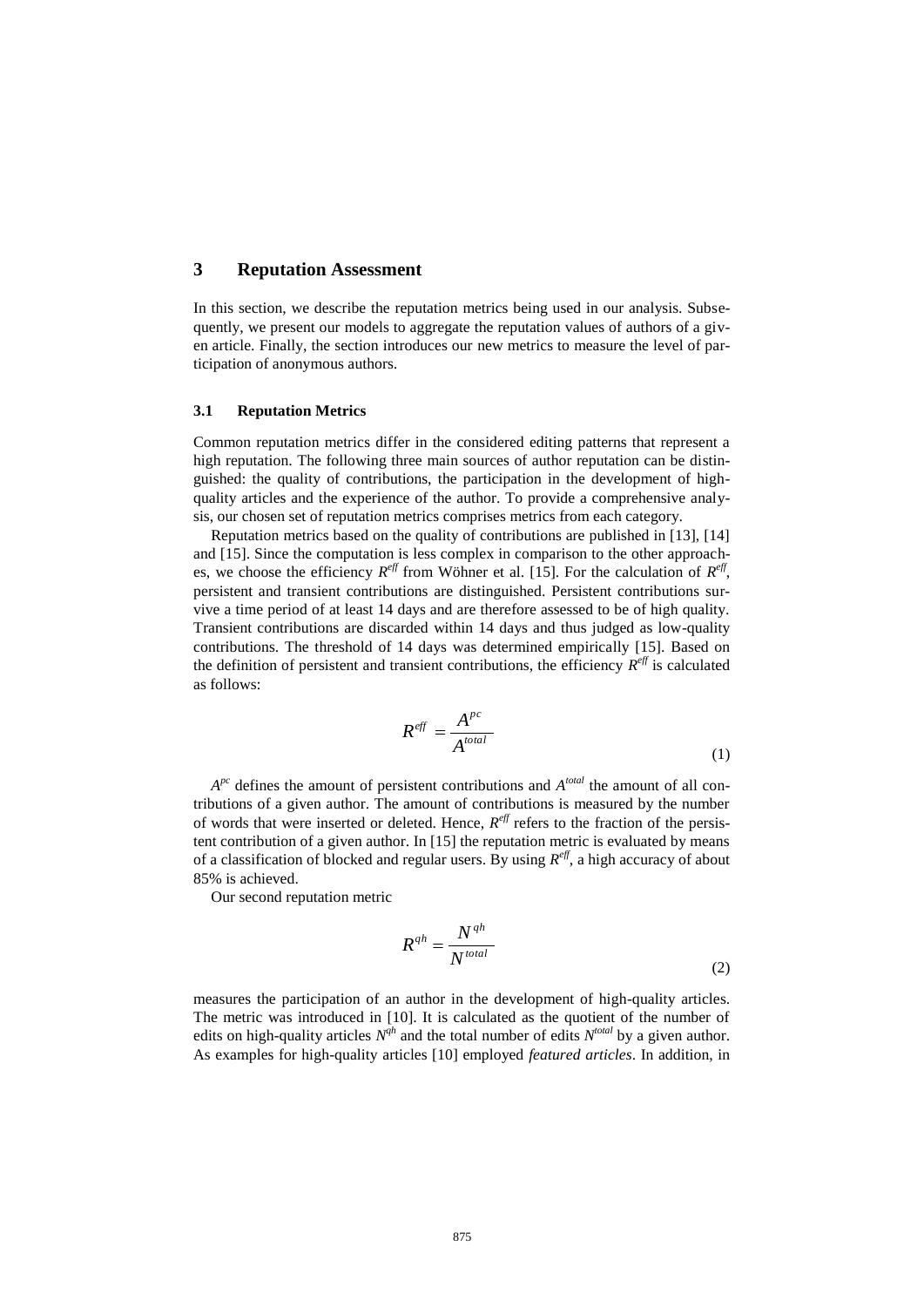this study we consider *good articles* as a further example. Featured as well as good articles are of particularly high quality and were labeled by a community-based quality evaluation [24]. In contrast to featured articles, some minor inconsistencies in the quality are tolerated for good articles [25].

The last metric in our set [26, 27]

$$
R^e \tag{3}
$$

denotes the number of edits of a given author. The metric is also currently being used in Wikipedia to quantify the experience of authors, for example to assign the administrator status [24].

#### **3.2 Aggregation of Reputation Values**

To measure the impact of the reputation on the article quality, the reputation values of the authors of a given article have to be aggregated. The comparison of the aggregated reputation values of low-quality and high-quality articles shows whether the author reputation matters or not. In this study, we use two aggregation models.

The simplest approach for aggregation is the average-based aggregation model  $R^r_{avg}$  that is calculated as follows:

$$
R^r{}_{avg} = \frac{1}{n} \sum_{i=1}^n R^r \tag{4}
$$

In this equation  $R^r$  refers to the reputation value of each registered author  $i = 1$ ... of an article, where *r* denotes the considered reputation metric (*eff* for  $R^{\text{eff}}$ , *qh* for  $R^{\text{qh}}$ and  $e$  for  $R^e$ ). The average-based aggregation is the only approach which was applied by Stein and Hess [10]. According to this calculation rule, authors are equally weighted, independent of the amount and the persistence of their contributions to the given article. In more detail, if an article is vandalized and even the vandalism is reverted completely, the reputation of the vandal is considered within the average-based aggregation model. Therefore, articles that are often vandalized tend to have a lower aggregated reputation score.

To deal with these shortcomings, we introduce a second aggregation model in our study that takes into account the persistence of contributions. The persistence-based aggregation model  $R_{pers}^r$  weights the authors according to the number of words  $A^h$  of the latest article version that were inserted by an author. The calculation of  $R_{pers}^r$  is performed as follows:

$$
R^r_{\text{pers}} = \sum_{i=1}^n R^r \frac{A^{lv}}{A^{lv}_{\text{reg}}}
$$
 (5)

 $A^{lv}$ <sub>reg</sub> refers to the total number of words of the latest article version inserted by registered authors. According to this calculation rule, only authors that have contributed to the latest article version are considered, whereas authors whose contributions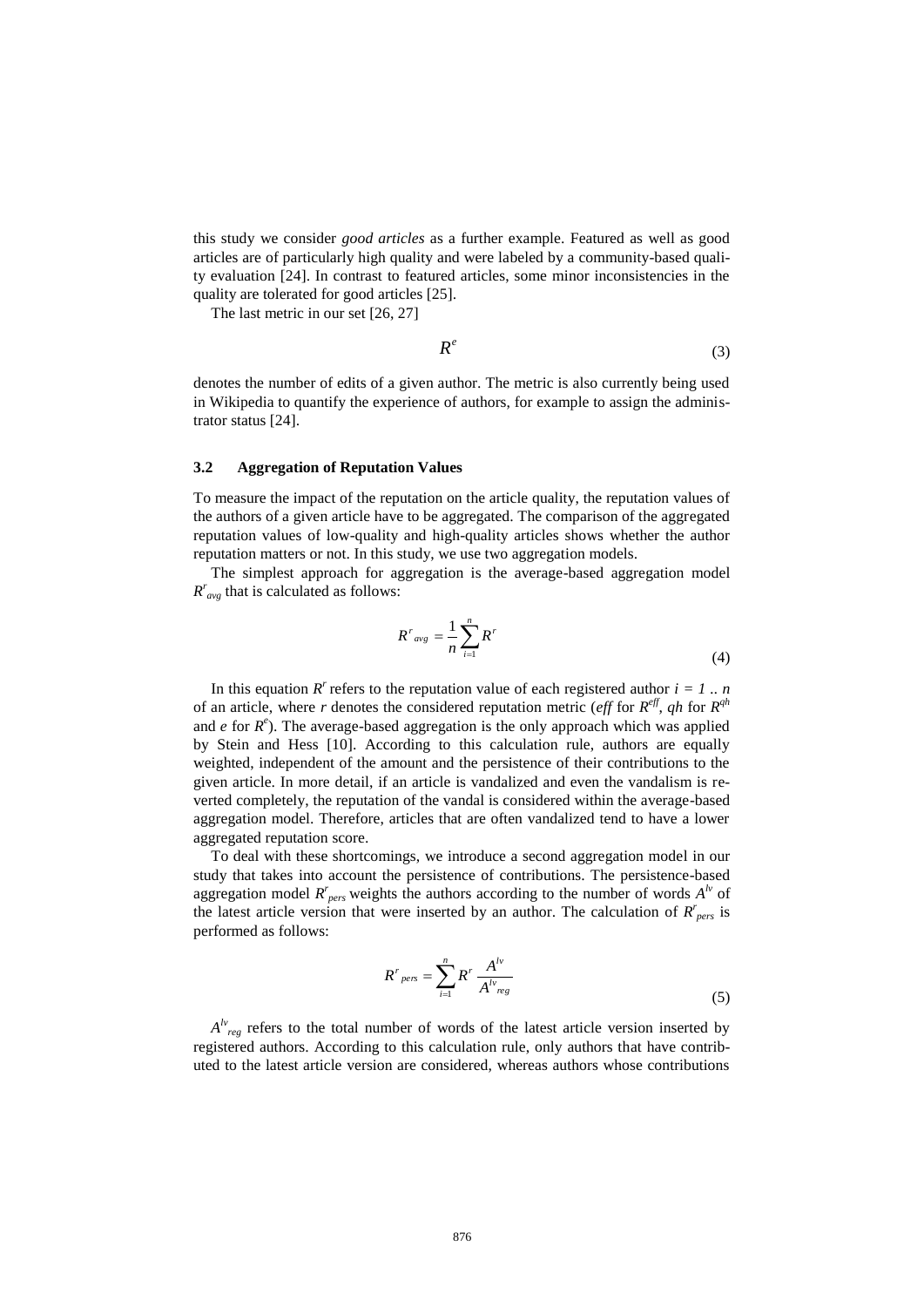have been rejected are disregarded. The persistence-based aggregation model particularly considers the main authors of the given article.

#### **3.3 Participation of Anonymous Authors**

Anonymous authors tend to have a lower reputation than registered authors [9]. Therefore, the level of participation of anonymous authors also reflects the reputation of the crowd. In the case of an anonymous edit, the IP address of the author is saved in the editing history instead of a username. IP addresses are usually assigned dynamically so that users have varying IP addresses at different times. Hence, anonymous authors cannot be identified clearly and the reputation metrics being discussed in the previous section are not applicable. To overcome this problem, by analogy with the aggregation models for the reputation of registered authors, we introduce two metrics to quantify the participation of anonymous authors:

$$
R^{ano}{}_{e} = \frac{N^{e}{}_{ano}}{N^{e}{}_{total}} \tag{6}
$$

$$
R^{ano}{}_{pers} = \frac{A^{lv}{}_{ano}}{A^{lv}{}_{total}} \tag{7}
$$

 $R^{ano}$ <sub>e</sub> weights the anonymous edits equally, independent from the acceptance and the amount of the contribution. It is computed by the quotient of the number of edits  $N^e$ <sub>ano</sub> performed by anonymous authors and the total number of edits  $N^e$ <sub>total</sub> of the given article. The persistence-based metric  $R^{ano}_{pers}$  is calculated by the quotient of the number of words  $A^{l}$ <sub>ano</sub> of the latest article version inserted by anonymous authors and the total number of words of the latest version  $A^{l\nu}_{total}$ . Since the metrics (6) and (7) refer to the total group of anonymous authors, the metrics are calculated exactly even though the authors are identified by varying IP addresses. In comparison to the aggregated reputation values for registered authors, the reputation values for anonymous authors have to be read reversely. High values for  $R^{ano}_{e}$  or  $R^{ano}_{pers}$  reflect a low reputation of the crowd, since anonymous authors are more present.

#### **4 Impact of Reputation**

In this chapter we first describe our research method and the data being used. Subsequently we present the results of our analysis, discuss the findings and draw some implications.

#### **4.1 Research Method and Data**

The present research is based on the data of the German Wikipedia as of 01/21/2008. Overall our data set includes 1,023,507 articles and 26,392,081 article versions. The data contain the complete editing history and provides all information required for the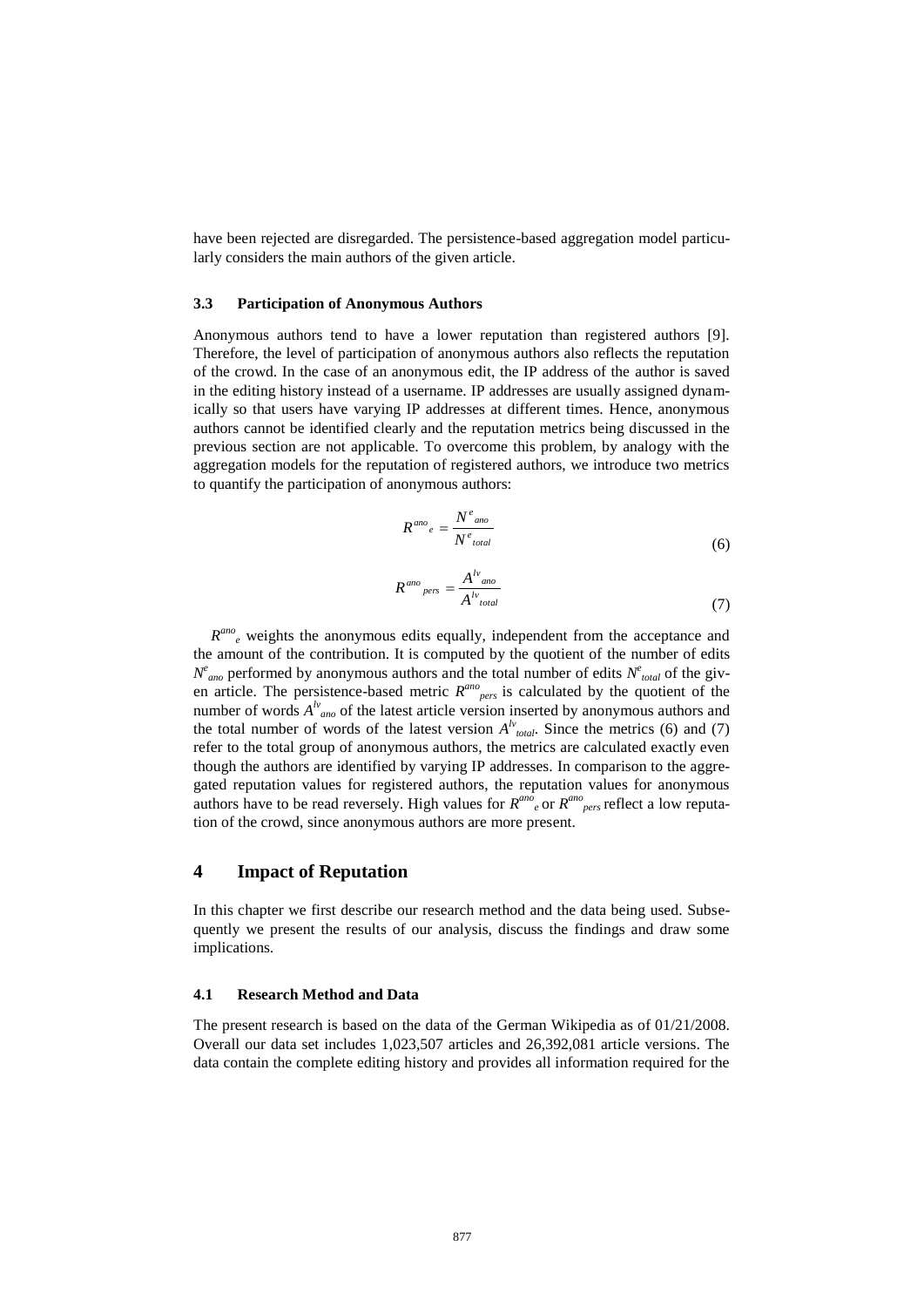calculation of our reputation metrics. Our data set is also used in [15]. We decided to use this data set instead of a newer one since in May 2008 the German Wikipedia modifies the editing model by introducing *Flagged revisions*. According to this approach a contribution is only accepted if it is verified by an experienced author (called *Sichter)* to avoid obvious vandalism. Since we are interested in the impact of author reputation in pure wiki systems, the used data set should not be affected by significant modifications of the wiki principle. Therefore, data should be captured before May 2008.

Wikipedia is divided into different namespaces. Our study is restricted to the main namespace which includes all encyclopedia articles. We disregard other Wikipedia pages such as discussion pages and user pages because of their special editing process. In order to compute our metrics, we developed a set of Java tools. The calculation of the persistence-based aggregation models requires information about the authorship of each word of the latest article versions. Since this information is not provided by Wikipedia, we developed an algorithm that deduces the ownership of words from the editing history. In the case of reverted article versions, the algorithm assigns the authorship to the author who inserted the text firstly.

To determine the impact of the reputation on the wisdom of the crowd, we analyze the differences of low-quality and high-quality articles regarding the author reputation by using statistical techniques. For this purpose we employ a logistic regression [28] and calculate the effect size by means of Cohen's d values [29]. Like previous research [9, 10, 12, 22], we identify the article quality with the aid of quality ratings by the Wikipedia community. The community-based rating ensures that the judgment is not biased by the subjectivity of a single reviewer. As examples for high-quality articles we selected featured and good articles [24]. Our data sample includes 1,211 featured and 2,184 good articles, so that the group of high-quality articles contains 3,395 articles overall. As representatives for low-quality articles we randomly selected 3,395 non-labeled articles. Hence, high- and low-quality articles are equally weighted. Because of the lack of ratings, the quality of non-labeled articles is in general unknown, but, as defined by Wikipedia, featured and good articles meet the highest quality standards [24]. Therefore, we assume that non-labeled articles are of lower quality than featured and good articles. Nevertheless, for the calculation of the author reputation we consider all edits of the user, not only the edits on the selected articles. Thus, our study considers 37,158 authors and 17,630,621 article versions.

One could claim that the analysis is affected by the selection of featured and good articles as examples for high-quality articles. If an article is nominated as candidate for a featured or good article, the article is listed on central Wikipedia sites and therefore gets more attention than other articles. In order to take care of this effect, we cut the editing histories of high-quality articles immediately before the articles were nominated for the status of featured or good article. Hence, in the considered time interval the articles are not listed on central sites and therefore are not distinguishable from other articles with regard to their visibility.

The evaluation is performed in two steps. Firstly, we investigate the reputation values of registered authors. Subsequently, we study the participation of anonymous authors in the development of low-quality and high-quality articles.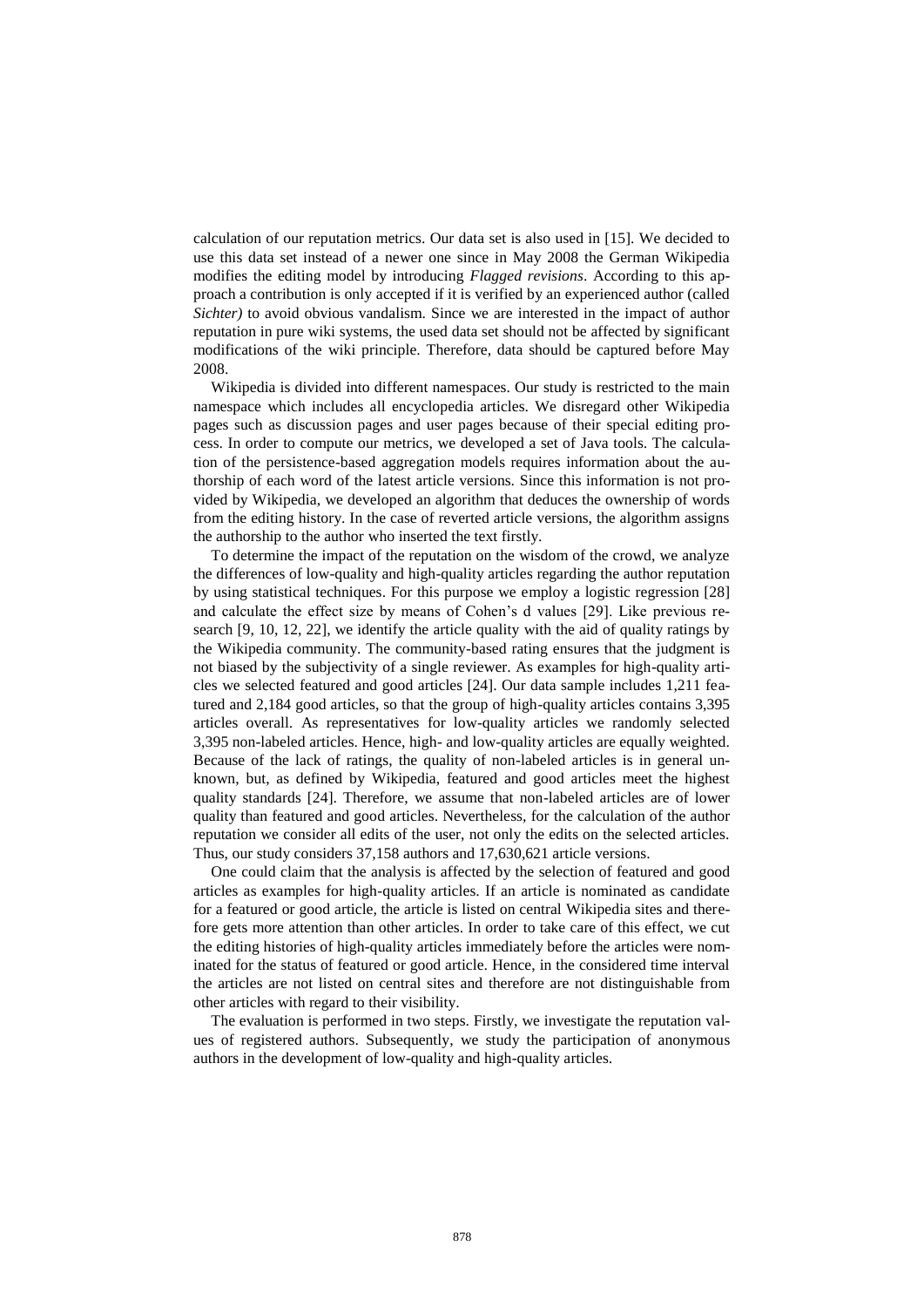#### **4.2 Results and Discussion**

**Impact of the Reputation of Registered Authors.** The box plots in Fig. 1 show the distribution of the aggregated reputation values in both article categories using the different aggregation models and the different reputation metrics. In addition, Table 1 lists the mean values in the two article groups as well as the output of the logistic regression which includes the calculated significance levels and the odds ratio as a measure for the effect size. The clearer the odds ratio differs from 1, the larger the effect is. An odds ratio less than 1 means that the metric influences the quality of articles negatively. Contrarily, an odds ratio of more than 1 refers to a positive effect. However, the odds ratio has to be read relating to the range of values and the distribution of the respective metric. Since in our scenario the metrics differ clearly according to these features, the odds radio is difficult to interpret. For that reason we calculated Cohen's d [29] as a further metric to quantify the effect size. Cohen's d refers to the quotient of the difference of the mean values in both article groups and the standard deviation. The value is independent from the range of values and allows a simple comparison of the metrics to be investigated.



 $low$ -quality article  $\Box$  high-quality article

**Fig. 1.** Distribution of Reputation Values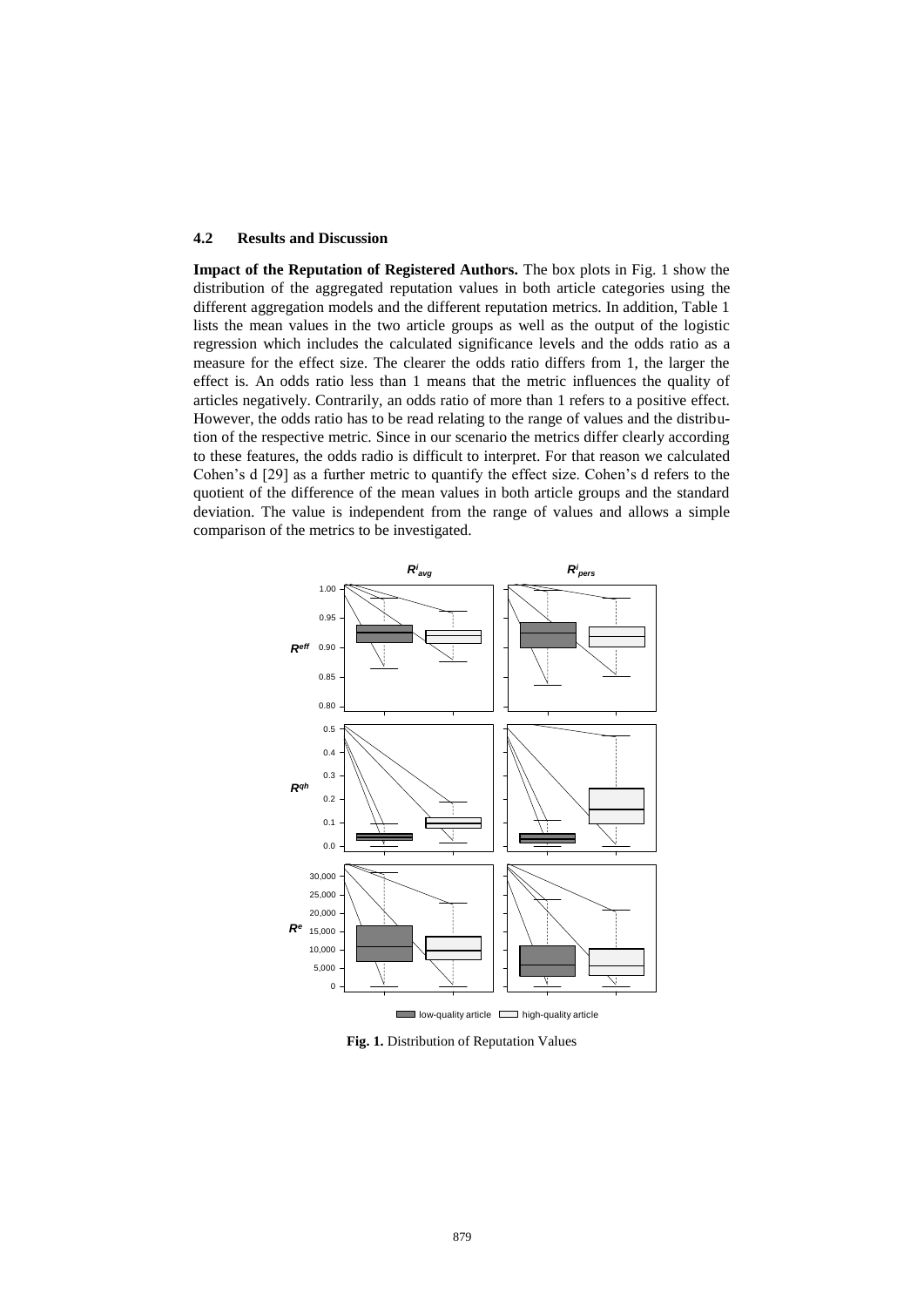As a main result, the evaluation challenges previous research and shows that the impact of reputation on the article quality in fact matters, but it strongly depends on the reputation metric in use.

Our study confirms the findings of [10] who have already proven the impact of  $R^{qh}$ on the article quality. In Addition to [10], we substantiate the results by a logistic regression and effect sizes. Furthermore, we consider the persistence-based aggregation model to ensure that authors are weighted according to their influence on the article. Cohen [29] suggests that Cohen's d values of about 0.2 can be taken as a small effect, values of about 0.5 reflect a medium effect, and Cohen's d higher than 0.8 means a large effect. Following this suggestion, the Cohens's d values of 1.442 and 1.660 are considerably high and indicate a large effect of  $R^{qh}$  on the article quality for both aggregation models.

However, in our setting the use of  $R^{qh}$  leads to a bias. In case of high-quality articles, the calculations of the reputation metric and the aggregated reputation values are based on the same data set. Since authors of high-quality articles have edited at least one high-quality article, they tend to have a higher reputation. It is obvious that this effect leads to higher aggregated reputation values for the group of high-quality articles. To quantify this bias we performed a second experiment. We split the group of high-quality articles randomly into two parts of the same size. We used the first part (1698 articles) for training to calculate the reputation of the authors. In this context, reputation refers to the percentage of the edits of a given author on the articles of the training sample. We applied the second part (1697 articles) as test sample to compute the aggregated reputation values. Therefore, we ensure that the author reputation and the aggregated reputation values of an article are calculated independently. Even in this scenario the difference of  $R^{qh}$  between high- and low-quality articles is highly significant ( $\alpha$  = 0.01). Cohen's d amounts to 1.060 for the average-based aggregation model and 0.962 for the persistence-based aggregation model. Therefore, the effect is smaller, but even if author reputation and aggregated reputation values are calculated on different samples, a large effect size is measured.

Regarding the experience-based reputation metric  $R^e$  our analysis leads to surprising results. The connection between reputation and article quality is in a different way than excepted. As the mean values show, low-quality articles involve a higher percentage of experienced authors than high-quality articles. We are not able to explain this phenomenon exactly. However, we do not believe that experienced authors are not valuable for Wikipedia. But a high percentage of experienced authors means also that there is a low percentage of authors with less edits. Whereas experienced authors with a high number of edits might be generalists, some authors with a lower number of edits might be specialists focusing on a particular subject. An explanation of the lower percentage of experienced authors for high-quality articles could therefore be that high-quality articles are written by a higher number of specialists. Following this argument, a low average experience of the authors can be read as a high reputation of the crowd. However, the low Cohen's d values indicate that this effect is only slightly relevant.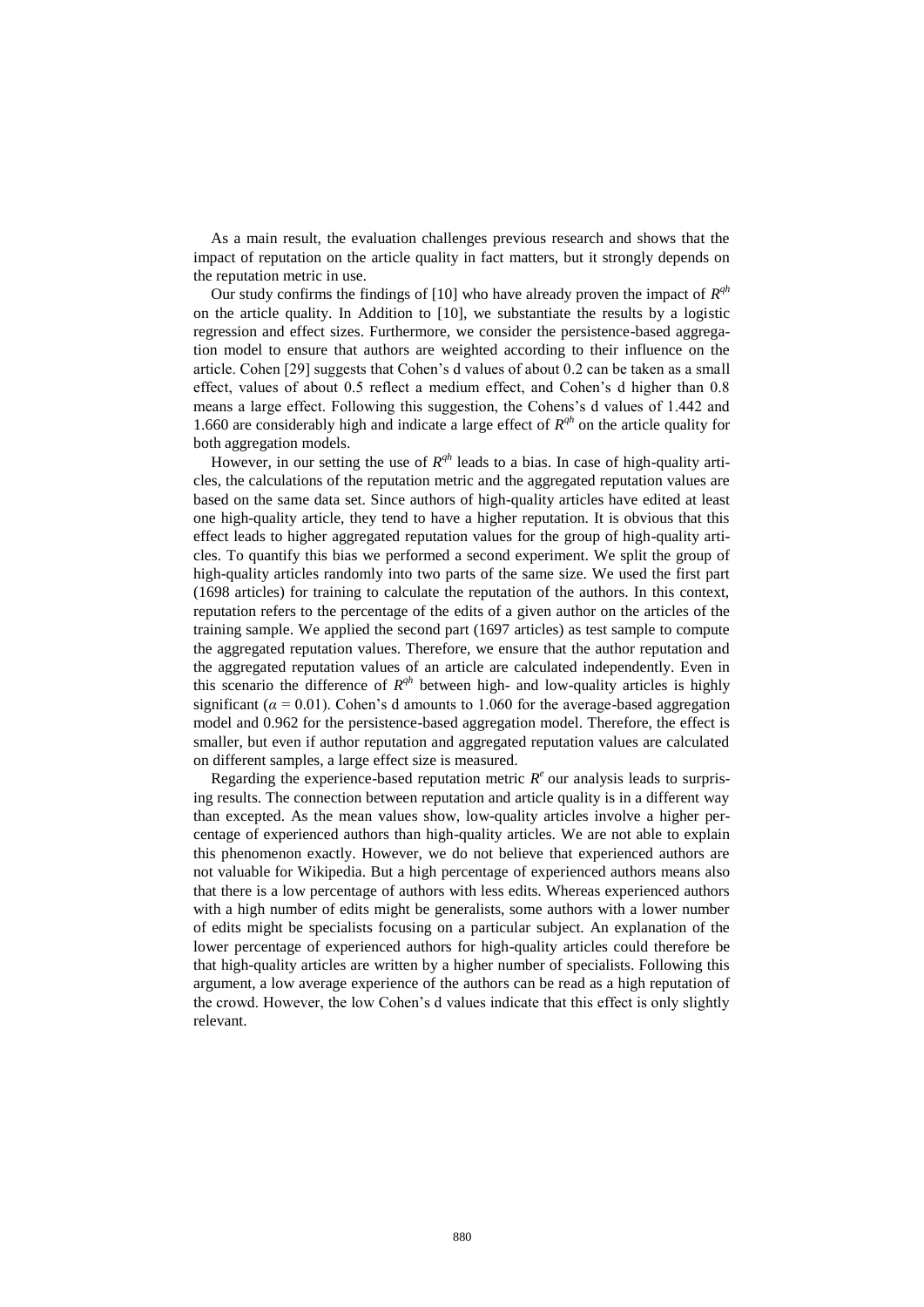| Repu-<br>tation<br><b>Metric</b>                                                                    | <b>Aggregation</b><br>Model | <b>Mean</b>                        |                                     | <b>Logistic Regression</b> |               |                              |
|-----------------------------------------------------------------------------------------------------|-----------------------------|------------------------------------|-------------------------------------|----------------------------|---------------|------------------------------|
|                                                                                                     |                             | Low-<br>quality<br><b>Articles</b> | High-<br>quality<br><b>Articles</b> | Signifi-<br>cance Level    | Odds<br>Ratio | <b>Effect</b><br><b>Size</b> |
| $R^{eff}$                                                                                           | $R^{eff}_{avg}$             | 91.4%                              | 91.8%                               | **                         | 0.971         | 0.063                        |
|                                                                                                     | $R^{eff}$<br>pers           | 90.8%                              | 91.5%                               |                            | 0.999         | 0.097                        |
| $R^{qh}$                                                                                            | $R^{qh}$<br>avg             | 4.4%                               | 10.6%                               | ***                        | 2.024         | 1.660                        |
|                                                                                                     | $R^{qh}$<br>pers            | 4.5%                               | 19.0%                               | ***                        | 1.317         | 1.442                        |
| $\boldsymbol{R}^e$                                                                                  | $R^e_{avg}$                 | 14967                              | 11845                               | ***                        | 0.999         | 0.234                        |
|                                                                                                     | $R^e_{\,\,\,pers}$          | 11666                              | 7885                                | ***                        | 0.999         | 0.235                        |
| Significance Level: $-$ No Significance; $*\alpha = 0.1$ ; $** \alpha = 0.05$ ; $*** \alpha = 0.01$ |                             |                                    |                                     |                            |               |                              |

|  |  | <b>Table 1.</b> Statistics on Reputation Values |  |  |  |
|--|--|-------------------------------------------------|--|--|--|
|--|--|-------------------------------------------------|--|--|--|

Applying the efficiency  $R^{eff}$ , we identified the lowest relevance in our analysis. The difference is only significant applying the average-based aggregation model. Using the persistence-based aggregation, which considers the authors according to their relevance, the difference in the reputation values is not significant. According to the Cohen's d values there is only a very small effect for both aggregation models. That means that the differences in the reputation values are marginal. The low relevance of the efficiency  $R^{\text{eff}}$  is also indicated by the similar means of the aggregated reputation values in both article groups and the odds ratio of almost 1 (see Table 1).

**Impact of the Participation of Anonymous Authors.** Fig. 2 presents the distributions of our metrics to quantify the level of participation of anonymous authors. In Table 2 the mean values for the low- and high-quality articles as well as the calculated output of the logistic regression and effect sizes are displayed.



**Fig. 2.** Distribution of the Level of Participation of Anonymous Authors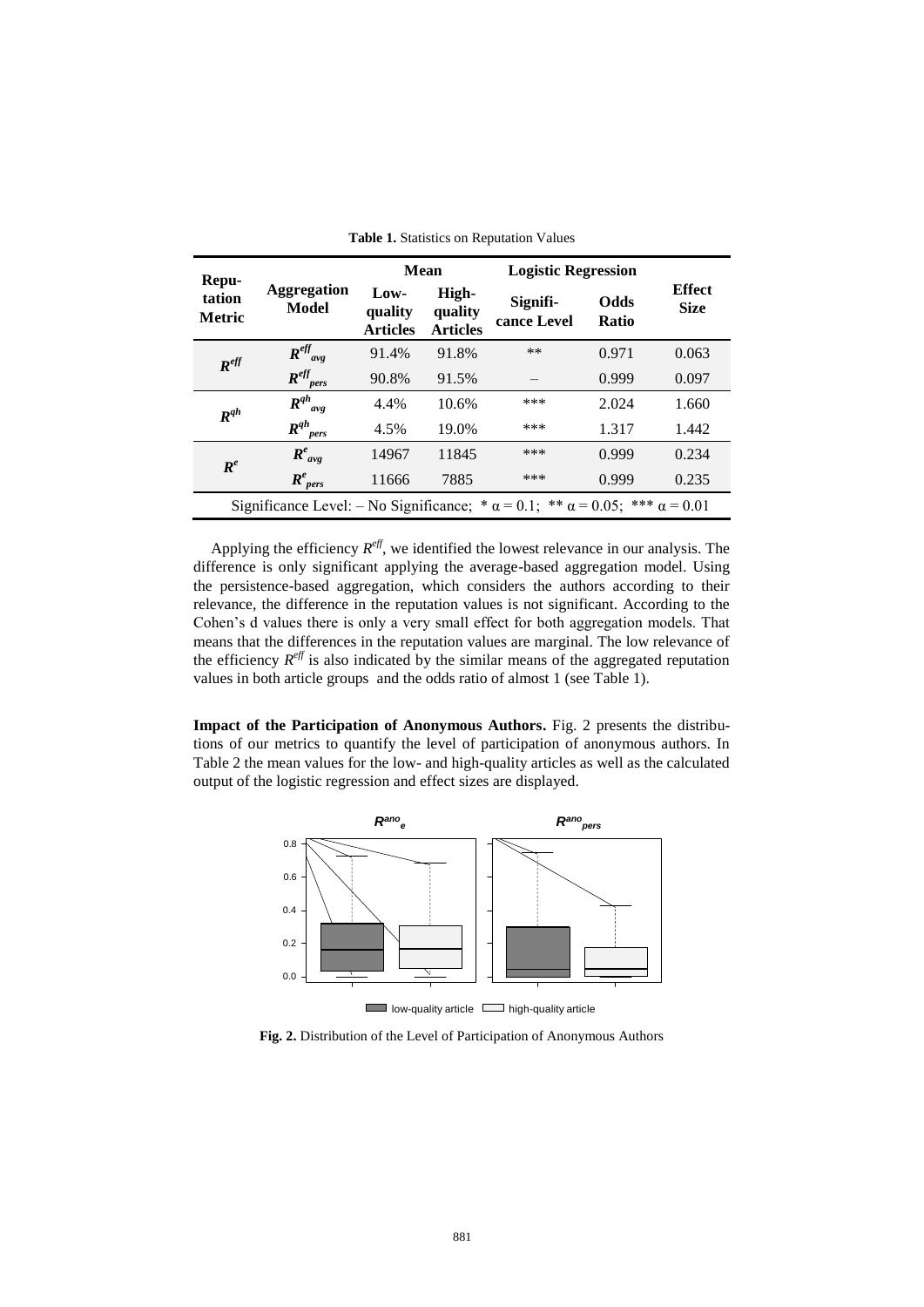The evaluation shows that the portion of anonymous authors has a moderate impact on the wisdom of the crowd. However, a statistical relevance is only measured using the persistence-based aggregation model. Thus, for  $R^{ano}_{pers}$  Cohen's d amounts to 0.273 and the effect size can be judged as small. Regarding the average-based aggregation model  $R^{ano}$ <sub>e</sub>, the Cohen's d value is almost zero. The strong impact of the aggregation model on the measured effects can also be seen clearly by the mean values in both article groups. While the mean value of  $R^{ano}$ <sub>e</sub> for both article groups is about 0.2,  $R^{ano}$ <sub>pers</sub> varies noticeably. As mentioned above, the persistence-based aggregation model weights the authors according to the acceptance and the amount of their contribution. Therefore, the results demonstrate that anonymous authors contribute to lowand high-quality articles in the same intensity, but their contributions are less accepted on high-quality articles.

|                                                                                                    | Mean                           |                                     | <b>Logistic Regression</b>   |                             |                    |  |
|----------------------------------------------------------------------------------------------------|--------------------------------|-------------------------------------|------------------------------|-----------------------------|--------------------|--|
| Calculation<br>Model                                                                               | Low-quality<br><b>Articles</b> | High-<br>quality<br><b>Articles</b> | <b>Significance</b><br>Level | <b>Odds</b><br><b>Ratio</b> | <b>Effect Size</b> |  |
| $R^{ano}$ <sub>e</sub>                                                                             | 20.3%                          | 19.7%                               |                              | 0.998                       | 0.032              |  |
| $R^{ano}$<br>pers                                                                                  | 19.5%                          | 13.0%                               | ***                          | 0.989                       | 0.273              |  |
| Significance Level: – No Significance; * $\alpha = 0.1$ ; ** $\alpha = 0.05$ ; *** $\alpha = 0.01$ |                                |                                     |                              |                             |                    |  |

**Table 2.** Statistics on the Participation of Anonymous Authors

**Discussion.** Our analysis proves that author reputation matters, but the impact on the article quality strongly depends on the definition of reputation. Since the different reputation metrics regard certain characteristics of authors, our study demonstrates that some characteristics are relevant for the article quality whereas other characteristics have no direct impact. A comparison of the relevance of the different reputation metrics leads to a better understanding of the editing process of high-quality articles. Thus, the high relevance of the participation of authors in the development of highquality articles as reputation metric  $(R^{qh})$  shows that a specific group of authors is particular important to achieve a high quality level. In other words, if an author is involved in the development of high-quality articles, the participation of the author in the editing process of another article increases the probability that this article also achieves a high quality level. As we have already discussed above, the lower average experience of authors  $(R^e)$  of high-quality articles might indicate that high quality also requires some specialists that focus on certain topics. If reputation is measured by the quality of contributions (*R eff*), the reputation has a marginal impact on the article quality. This means that a high-quality article is not simply defined by the average quality of contributions, but by the number and composition of different contributions. Furthermore, the study indicates that contributions of anonymous authors with a tendentially lower quality of contributions are more often rejected on high-quality articles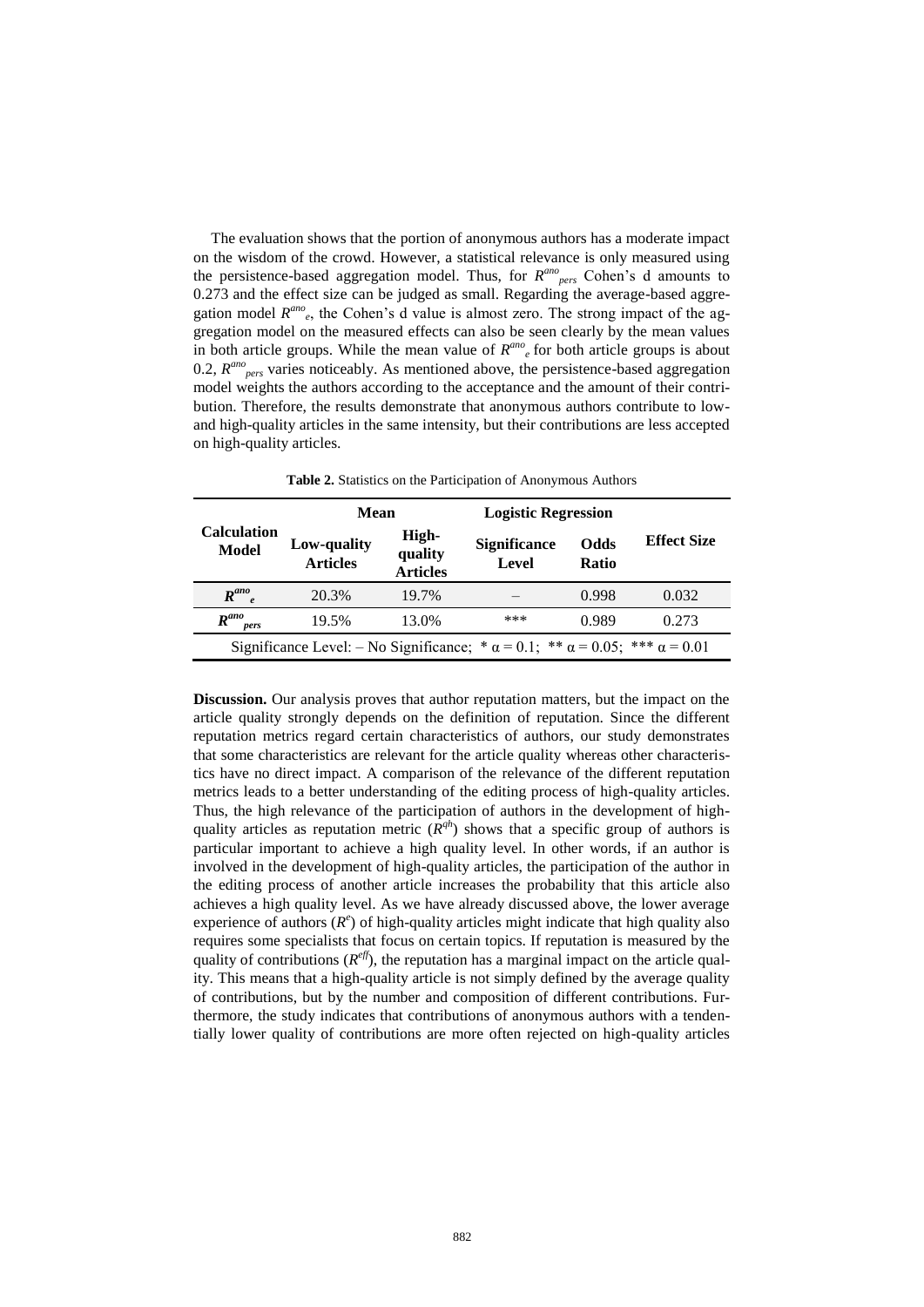than on low-quality articles and therefore the percentage of anonymous authors of the last article versions ( $R^{ano}_{pers}$ ) also indicates the quality of the article.

It is not the goal of this paper to judge different reputation metrics. Rather, we suggest that reputation metrics should be chosen carefully depending on the purpose of the reputation system. Thus, if reputation is used for coloring questionable sections of articles [30], reputation metrics based on the quality of contributions might be most suitable. If the purpose of the reputation system is the motivation of users to contribute to Wikipedia frequently, an experience-based reputation metric may lead to the best results. However, to assess the quality of articles [11, 12], the participation of authors in the development of high-quality articles seems to be a better reputation source.

As a final finding, our analysis proves the *self-healing mechanism* in wikis. The average-based aggregation model regards all authors that have contributed to an article, whereas the persistence-based aggregation model only considers authors of accepted contributions that survive up to the latest article version. In general, with the exception of the efficiency, the study shows that the aggregated reputation values indicate a higher reputation applying the persistence-based aggregation model in comparison to the average-based aggregation model. This phenomenon can be seen clearly especially in the group of high-quality articles. Thus, employing the reputation metric  $R^{qh}$  for example, the aggregated reputation value  $R^{qh}$ <sub>pers</sub> amounts to 0.190 whereas  $R^{qh}$ <sub>avg</sub> amounts to 0.106 (see Table 1). A higher reputation of the crowd applying the persistence-based aggregation model means that high-reputation authors are more represented in the latest article version. Consequently, the contributions of some low-reputation authors must have been rejected.

### **5 Conclusion**

In this paper, we analyzed the impact of author reputation on the wisdom of the crowd in wikis. Our study is based on the example of Wikipedia. In particular, we extend previous research by applying different reputation metrics and introducing a new model to aggregate the reputation of authors of a given article. Our new aggregation model weights authors on the basis of the amount and the acceptance of their contributions. Moreover, we analyzed the participation of anonymous authors. Since anonymous authors are judged to have a lower reputation than registered authors, the participation of anonymous authors also reflects the reputation of the crowd.

To determine the impact of author reputation on the wisdom of the crowd, we analyzed differences in the measured reputation values between low- and high-quality articles. We identified the quality of articles with the aid of user ratings by the Wikipedia community. Thus, we used featured and good articles as examples for highquality articles and non-labeled articles as representatives for low-quality articles. We assessed the impact of reputation by a logistic regression and Cohen's d as a measure for the effect size.

Our study challenges the conclusion of previous research that reputation matters for the quality of articles. We found out, that this claim is not [generalizable.](http://www.dict.cc/englisch-deutsch/generalizable.html) The im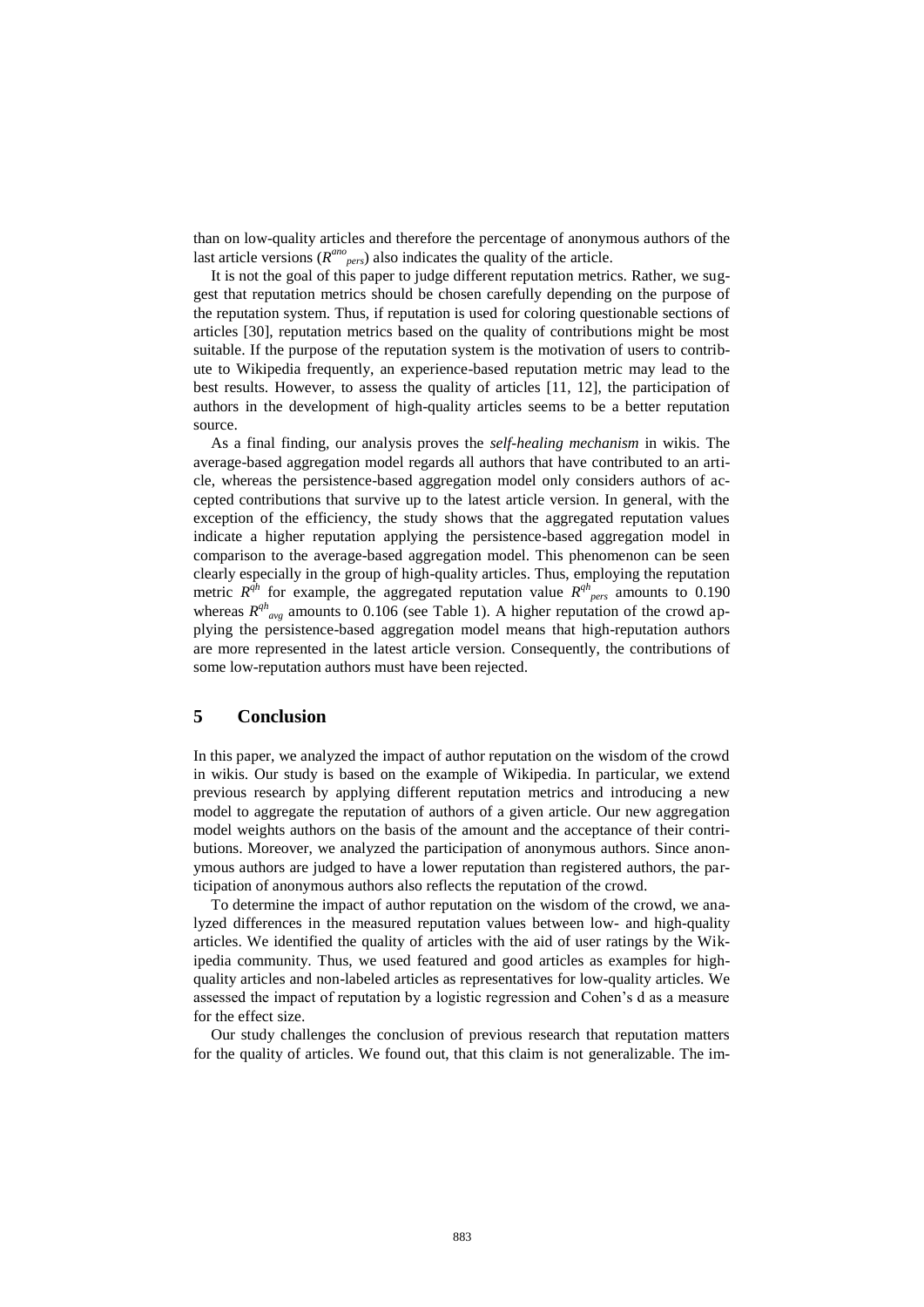pact strongly depends on the definition of reputation and therefore on the corresponding author characteristics. Not all editing patterns that are judged to be valuable have a direct impact on the article quality. Our study proves the results from [10] in which the participation of authors in the development of high-quality articles was used as basis for reputation measurement. Applying this definition, reputation of authors is highly relevant for the quality of articles.

Surprisingly our analysis shows that authors of high-quality articles have a slightly lower experience on average than authors of low-quality articles. This effect might be explained by the trend that high-quality articles involve some specialized authors that focus on certain subjects. Furthermore, reputation of authors is often calculated on the basis of the persistence of the contributions of an author [13–15]. Applying this widely used definition of reputation, the study points out that reputation does not matter. Our analysis of anonymous authors shows that a high-quality articles have are lower percentage of anonymous authors. The results demonstrate that contributions of anonymous authors are more often rejected on high-quality articles than on low-quality articles.

Our findings can be used for the implementation of approaches [11, 12] that assess the quality of articles on the basis of author reputation. According to our investigation, the reputation metrics for this purpose have to be selected carefully. Thus, reputation metrics based on the experience in the development of high-quality articles seem to be the most suitable reputation metrics for such approaches. Finally, we prove the effectiveness of the self-healing mechanism in wikis that ensures that contributions of low-reputation authors are revised more likely.

The study reveals that some authors are particularly relevant to achieve a high article quality. A detailed investigation of this group of authors in future work may identify tasks and editing patterns of these authors. Such an analysis may derive new reputation metrics that can be used for an automatic assessment of the article quality. As a limitation of this paper, the analysis is based on data of Wikipedia. Further research is needed to confirm our findings for other wiki systems.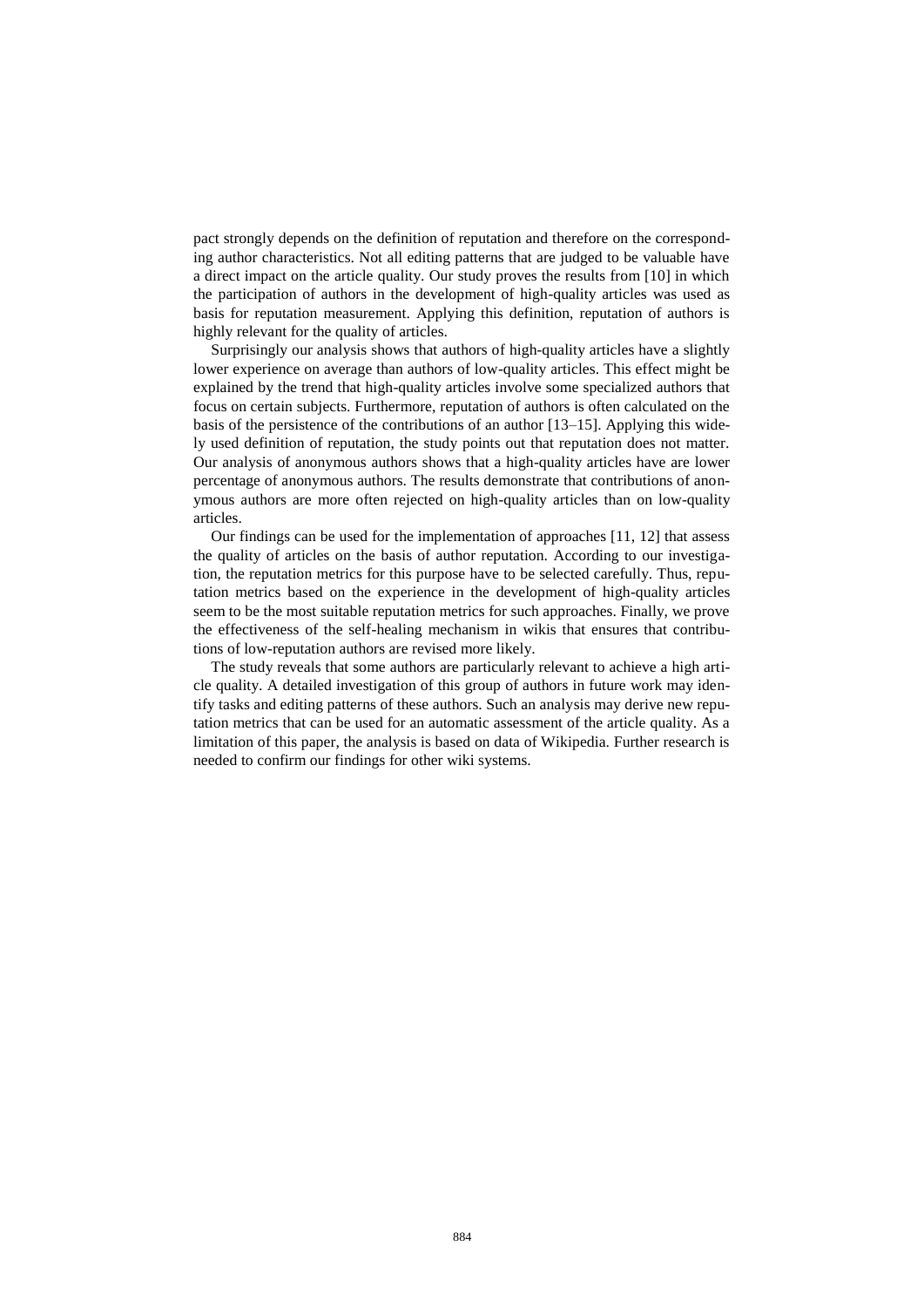#### **References**

- 1. O'Reilly, T.: What is Web 2.0: Design Patterns and Business Models for the Next Generation of Software (2005)
- 2. Alexa.com: Top Sites. the top 500 sites on the web, <http://www.alexa.com/topsites> (Accessed: 08.08.2014)
- 3. Surowiecki, J.: The wisdom of crowds: Why the many are smarter than the few and how collective wisdom shapes business, economies, societies, and nations. Doubleday Books (2004)
- 4. Leuf, B., Cunningham, W.: The Wiki way. Quick collaboration on the Web. Addison-Wesley, Boston (2004)
- 5. Wikimedia: List of Wikipedias, [http://meta.wikimedia.org/wiki/List\\_of\\_Wikipedias](http://meta.wikimedia.org/wiki/List_of_Wikipedias) (Accessed: 08.08.2014)
- 6. Wikimedia: Wikimedia Report Card, <http://reportcard.wmflabs.org/> (Accessed: 08.08.2014)
- 7. Ofer Arazy, Wayne Morgan, Raymond A. Patterson: Wisdom of the crowds: Decentralized knowledge construction. In: Proceedings at the 16th Annual Workshop on Information Technologies & Systems (WITS) (2006)
- 8. Lih, A.: Wikipedia as Participatory Journalism: Reliable Sources? Metrics for evaluating collaborative media as a news resource. In: Proceedings of the 5th International Symposium on Online Journalism, pp. 16–17 (2004)
- 9. Wöhner, T., Peters, R.: Assessing the Quality of Wikipedia Articles with Lifecycle based Metrics. In: Proceedings of the 5th International Symposium on Wikis and Open Collaboration, ACM, New York, NY, USA (2009)
- 10. Stein, K., Hess, C.: Does It Matter Who Contributes: A Study on Featured Articles in the German Wikipedia. In: Proceedings of the 18th Conference on Hypertext and Hypermedia, pp. 171–174. ACM, New York, NY, USA (2007)
- 11. Hu, M., Lim, E.-P., Sun, A., Lauw, H.W., Vuong, B.-Q.: Measuring article quality in wikipedia: models and evaluation. In: Proceedings of the Sixteenth ACM Conference on Information and Knowledge Management, pp. 243–252. ACM, New York, NY, USA (2007)
- 12. Zeng, H., Alhossaini, M., Ding, L., Fikes, R., Mcguinness, D.L.: Computing Trust from Revision History. In: Proceedings of the 2006 International Conference on Privacy, Security and Trust (2006)
- 13. Adler, B.T., Alfaro, L.: A Content-Driven Reputation System for the Wikipedia. In: Proceedings of the 16th international conference on World Wide Web, pp. 261–270 (2007)
- 14. Javanmardi, S., Lopes, C.V., Baldi, P.: Modeling User Reputation in Wikis. Statistical Analysis and Data Mining 3, 126–139 (2010)
- 15. Wöhner, T., Köhler, S., Peters, R.: Automatic Reputation Assessment in Wikipedia. In: Dennis F. Galletta, Ting-Peng Liang (eds.) Proceedings of the International Conference on Information Systems, ICIS 2011. Association for Information Systems (2011)
- 16. Halfaker, A., Kittur, A., Kraut, R., Riedl, J.: A jury of your peers: quality, experience and ownership in Wikipedia. In: Proceedings of the 5th International Symposium on Wikis and Open Collaboration, ACM, New York, NY, USA (2009)
- 17. Kittur, A., Kraut, R.E.: Harnessing the Wisdom of Crowds in Wikipedia: Quality Through Coordination. In: Proceedings of the 2008 ACM Conference on Computer Supported Cooperative Work, pp. 37–46. ACM, New York, NY, USA (2008)
- 18. Galton, F.: Vox Populi. Nature 75, 450–451 (1907)